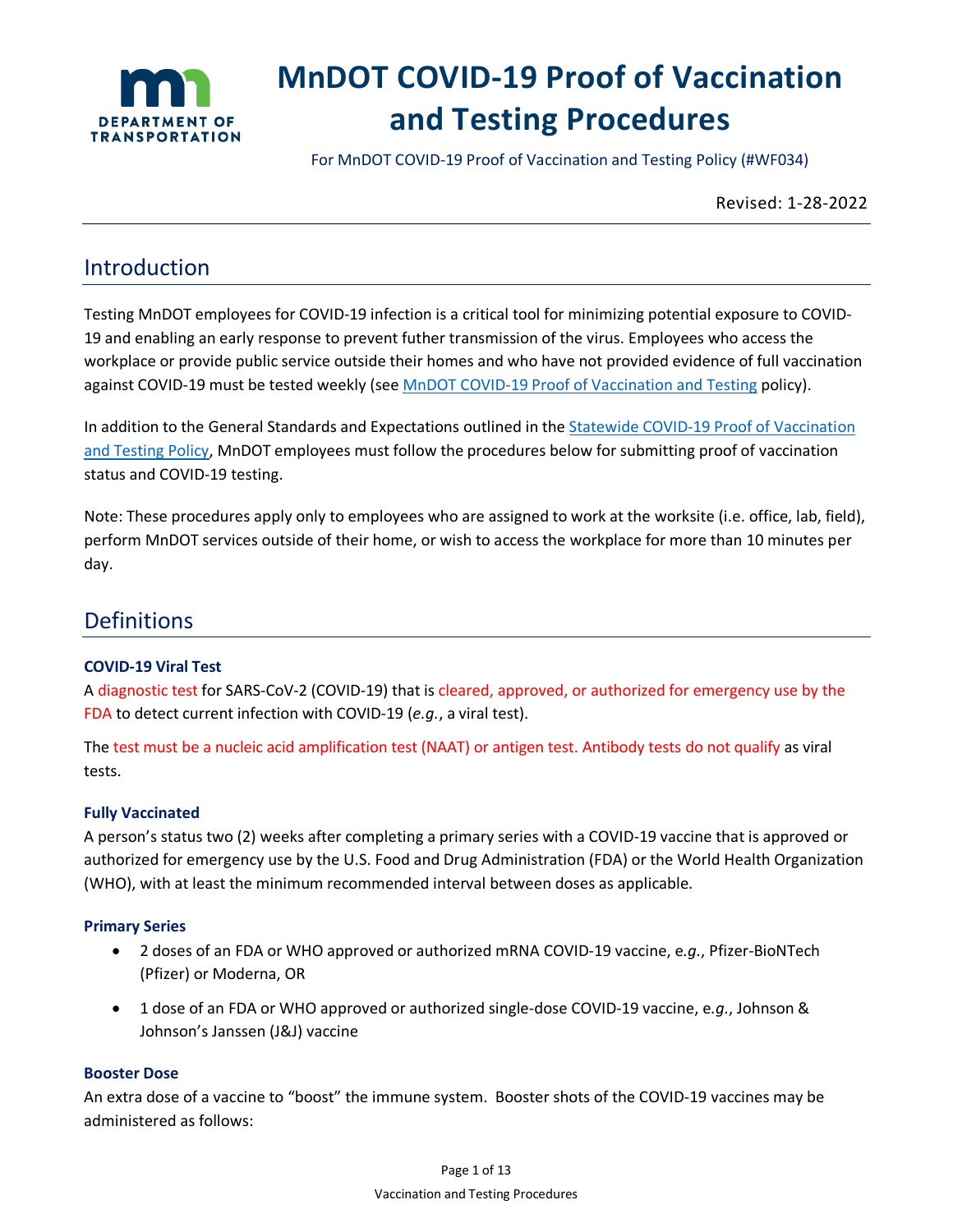- If the primary series was Pfizer or Moderna, then a booster dose of either vaccine at least 5 months after completing the primary series
- If the primary series was J&J, then a booster dose of Pfizer, Moderna or J&J at least 2 months after completing the primary series

If the primary series was administered abroad using another or a combination of FDA or WHO approved or authorized vaccines, then a booster dose as of Pfizer at least 6 months after completing the primary series

#### **Exposed**

The individual has:

• Been less than 6 feet away from someone who has COVID-19 (laboratory-confirmed or clinical diagnosis) for a combined total of 15 minutes or more over a 24-hour period (*e.g.*, three individual 5 minute exposures during a 24 hour period.)

For counting purposes, the date of exposure is considered day 0. Day 1 is the first full day after the last exposure.

#### **Workplace/Worksite**

A physical location (e.g., fixed, mobile) where the agency's work or operations are performed, including any public service environment, office, lab, field, project trailer, training or conference site, or other physical location that is owned and/or controlled by MnDOT. Workplace does not include a staff member's residence.

# Complete the COVID-19 Vaccination Attestation Form

Employees who are required to report to the worksite must complete the [electronic attestation form](https://mbpm/MetastormGuest/eForm.aspx?Map=Validation&ForceLogin=False&Client=External) and either:

- Certify they are fully vaccinated and provide proof of vaccination; or
- Decline to certify vaccination status.

Those who certify that they are fully vaccinated must provide proof of vaccination. **Those who decline to certify vaccination status will be automatically added to the testing protocol.** 

# Submit Proof of Vaccination Status

Those who certify that they are fully vaccinated must provide proof of vaccination.

#### **Options for submitting proof of vaccination status:**

- Upload a copy of the proof of vaccination when completing the electronic attestation form; or
- Schedule a Teams meeting to show proof of vaccination to the local human resources office

#### **Acceptable proof of vaccinaton status:**

- Original CDC COVID-19 vaccination card.
- Paper or electronic copy of the CDC COVID-19 vaccination card.
- Copy of a healthcare provider's MyChart or online portal record that contains the required information about the COVID-19 vaccination. **DO NOT** submit records of any other vaccination or medical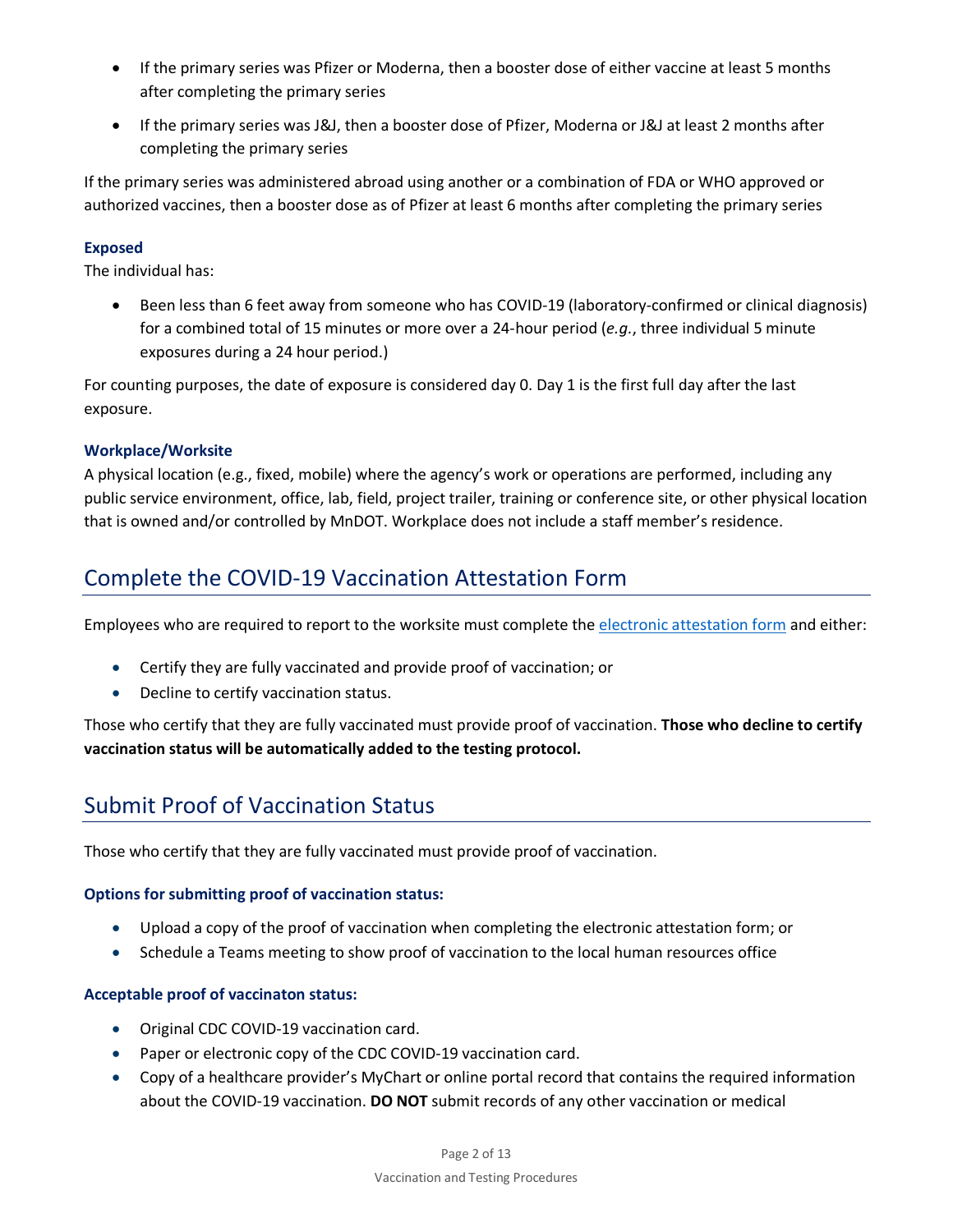information; all other vaccination or medical information must be redacted before submitting the proof of COVID-19 vaccination.

• If vaccinated in another country, an original or copy of an alternative official vaccination record, with proof of FDA- or WHO-approved COVID-19 vaccination status.

#### **Proof of full vaccination against COVID-19 must legibly show, at a minimum:**

- Name of individual vaccinated
- Date of birth of the individual vaccinated
- Manufacturer of the vaccine administered
- The date(s) on which the vaccine was administered

#### **Human Resources review**

- 1. Human Resources reviews the attestation form and proof of COVID-19 vaccination. Employees who decline to certify their vaccination status are added to the testing protocol by Human Resources.
- 2. Attestation forms are treated as confidential medical records under applicable law. The forms must be retained in a medical file in eDOCS that is separate from the employee's personnel file.
- 3. All documentation of proof of vaccination (electronic or paper) must be securely destroyed. MnDOT does not retain copies of proof of vaccination.

### Testing Protocol

#### **General Information**

- Employees who do not submit proof of full vaccination against COVID-19 must undergo mandatory testing for COVID-19 (weekly for some employees and less often for those required to occasionally report to the worksite). Employees who report to the workplace at a frequency of less than once every seven days must complete a COVID-19 viral test within 3 days before entering the workplace.
- Testing is at no cost to employees who are required to report to the worksite, will occur during work hours, and is considered work time. Mileage reimbursement may be available per your collective bargaining agreement or compensation plan if testing is not available at your work location.
- Employees must continue to follow the [Face Coverings Policy,](https://www.dot.state.mn.us/policy/hr/wf030.html) practice social distancing, limit exposure to unnecessary areas, and complete the daily [health screening.](https://forms.office.com/Pages/ResponsePage.aspx?id=RrAU68QkGUWPJricIVmCjM50NVXyRw5JgAyZcSAvigxUQkJHN0dUWUI2QVdKSFJZNkFGVEpYSUlEUCQlQCN0PWcu)
- Employees that do not have a business need to report to the worksite and who are able to telework for their jobs but are not fully vaccinated must continue to telework or return to teleworking until they are fully vaccinated.
- Employees may be removed from the testing protocol by completing the [COVID-19 Vaccination](https://mbpm/MetastormGuest/eForm.aspx?Map=Validation&ForceLogin=False&Client=External) [Attestation Form](https://mbpm/MetastormGuest/eForm.aspx?Map=Validation&ForceLogin=False&Client=External) and providing proof of full vaccination at any time.

#### **Consent to Test Forms**

- 1. Employees must sign th[e MnDOT COVID-19 Testing Consent form](https://mbpm/MetastormGuest/eForm.aspx?Map=Consent&ForceLogin=False&Client=External) (required before the first test).
- 2. Employees must sign any other forms necessary for testing, such as those required by the testing vendor before each test.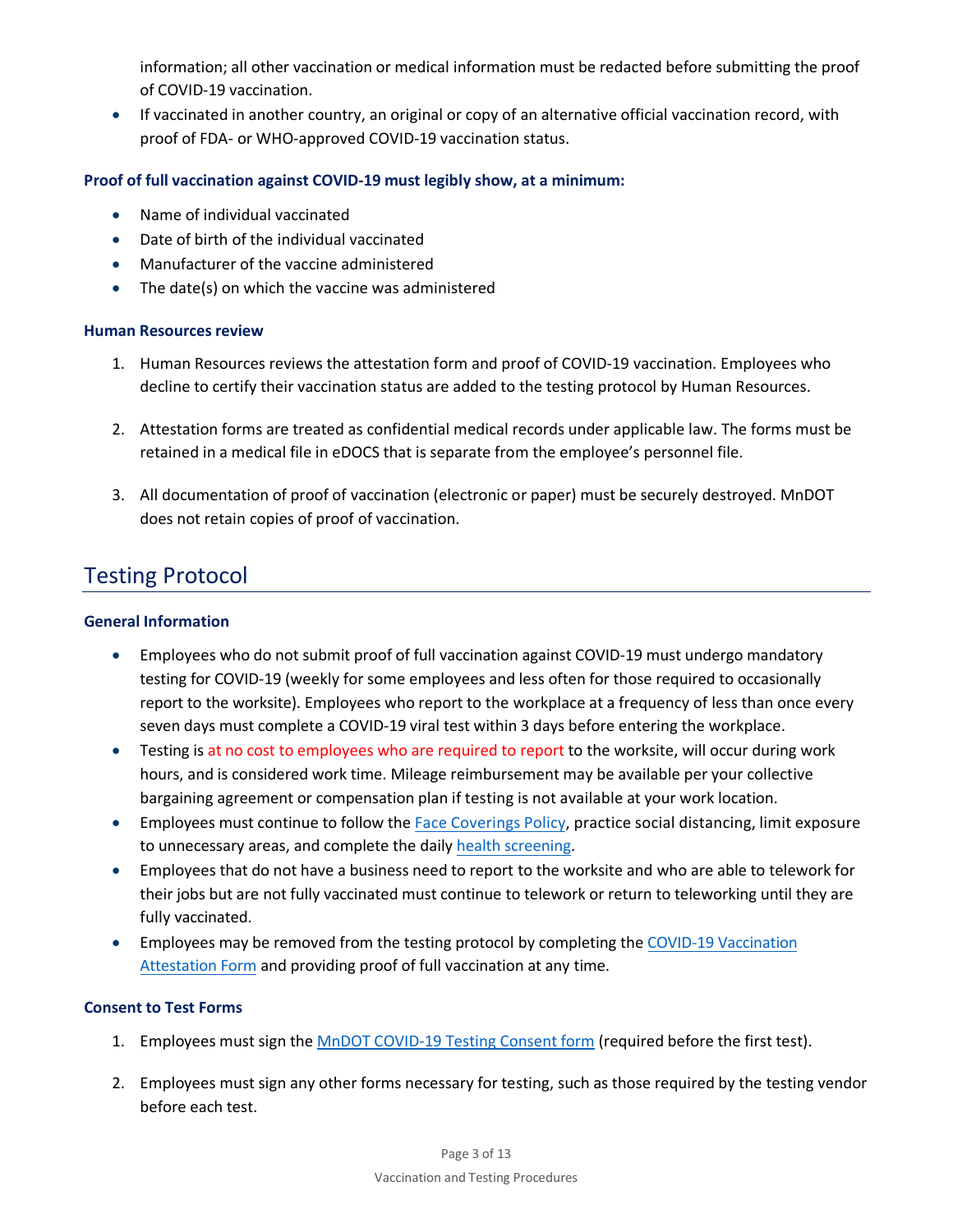- 3. Employees who:
	- a. refuse to sign the consent form and any other forms necessary for testing,
	- b. refuse to submit to a COVID-19 test, or
	- c. refuse to provide documentation of test results

will be informed by the local human resources office that they may not enter the worksite, and may be subject to disciplinary action, up to and including discharge, for refusing a work directive.

These employees may be sent home and placed in no-pay status (ETL) until they have been tested for COVID-19 or until management, in its sole discretion, determines they no longer require COVID-19 testing. Prior to being placed in no-pay status, employees will be offered a meeting with their supervisor to learn the reasons for being placed in no-pay status and to tell their side of the story. The employee may have union representation at the meeting.

- 4. Employees placed in no-pay status who later determine they wish to be tested may:
	- a. sign the COVID-19 attestation form and provide verifiable evidence of full vaccination against COVID-19;
	- b. obtain a COVID-19 PCR test (not a rapid antigen test) on their own time at their own expense and provide verifiable documentation of the results to the local human resources office; or
	- c. attend their next scheduled testing day, sign the necessary consent forms, and submit to the required testing.
- 5. Central Office Human Resources retains forms and test results in an electronic file that is separate from the employee's personnel file.

# On-site Testing

#### **General Information**

- The State Vendor for on-site testing is Vault.
- Hours for Vault Zoom calls are:
	- $\circ$  Monday Thursday: 7:00 AM 7:00 PM
	- o Friday: 7:00 AM 5:00 PM
- Each worksite determines the day of the week and time that testing will take place at their location. The day and time may be altered, as needed, to account for snow and ice events.
	- o **Employees who report to work every week must be tested at least once during every 7-day rolling time period.** (See "Ad Hoc Testing" for employees who are assigned to report to the worksite occasionally.)
	- $\circ$  If an employee is absent on their assigned test day for any reason, the employee must complete the test on the first day they return to work. The employee then resumes testing on the next normally scheduled test day. Note: this may result in the employee testing multiple times in one week. For example, if the normal test day is Wednesday and the employee was on vacation the previous week and missed the normal test day, the employee must complete the test on Monday when they return. They must also complete a test on Wednesday (the normal scheduled test day) that week.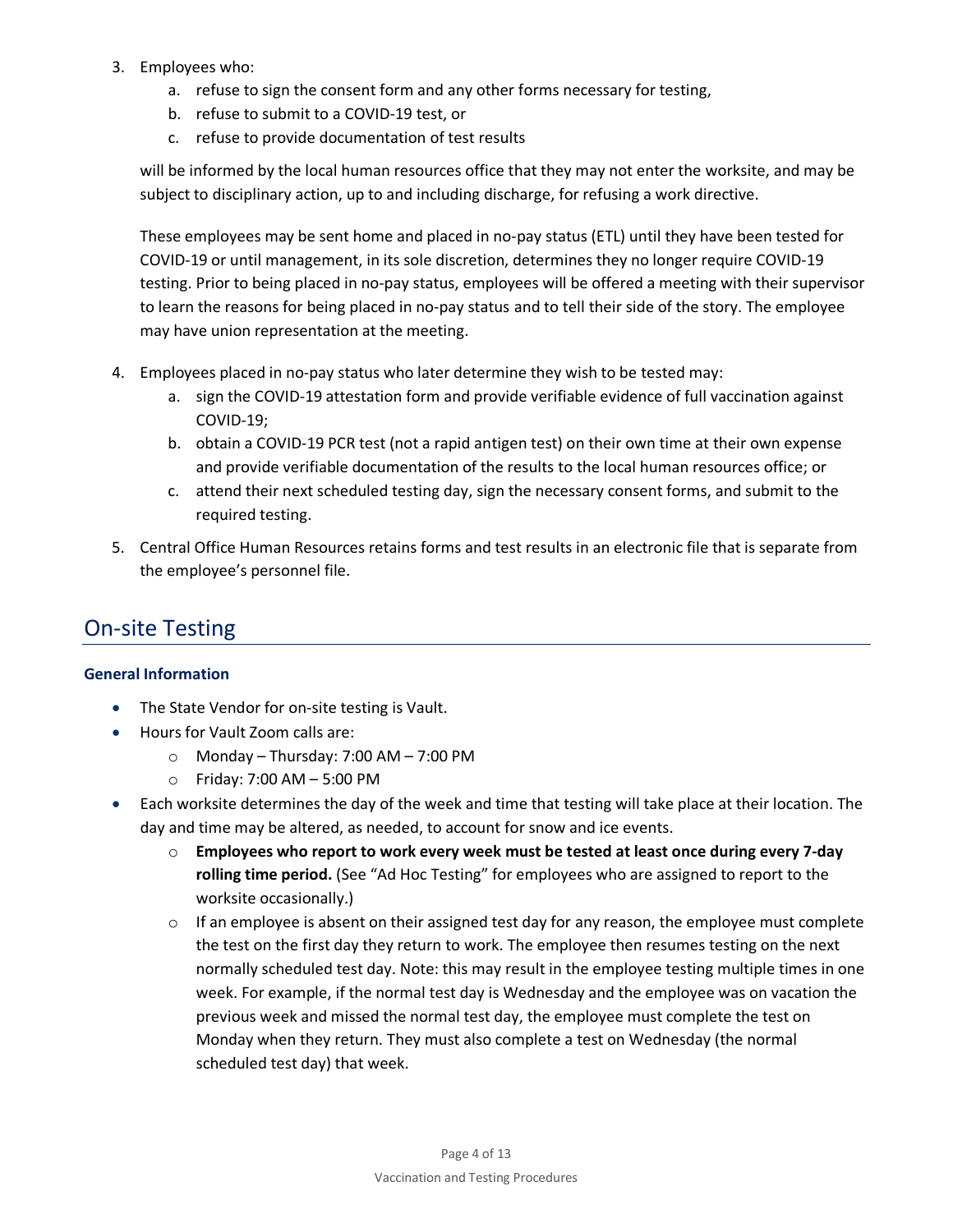#### **On-Site Testing Procedures**

Important – DO NOT OPEN the test kit until after the bar code has been entered into the Vault system and the employee has confirmed that the kit has been assigned to the Minnesota testing program.

- 1. Employees receive a saliva test kit and the Minnesota Department of Health "[COVID-19 Post-Test](https://www.health.state.mn.us/diseases/coronavirus/waiting.pdf) [Instructions"](https://www.health.state.mn.us/diseases/coronavirus/waiting.pdf) from a supervisor, safety professional, human resources staff, or lead worker. A paper copy of the form will be provided to each employee before the first test and additional copies will be provided upon request. **Important – employees must not eat, drink, chew, or smoke anything for at least 30 minutes before taking a saliva test.**
- 2. Employees register the test kit
	- Employees need a smart phone or other internet-connected device that can access a webpage to register their test kit. Employees may use their **personal device**. **Do not use Internet Explorer as your web browser.**
	- Employees with a Zoom-enabled kit need a camera to participate in an individual Zoom call with a Vault representative. The Vault representative will walk the employee through the testing process. (See also: [Written Instructions](https://edocs-public.dot.state.mn.us/edocs_public/DMResultSet/download?docId=15255807) and [Video Instructions\)](https://youtu.be/eEsHPX1cwD4) **NOTE:** If the kit is Zoom-enabled, the employee MUST participate in the Zoom call or the test will be invalidated.
		- a. Access covid.vlt.co (there is also a QR code staff may use) to create an individual Vault account or access an existing account, proceed through the screen prompts, and register the test kit. **Note: Employees must go to the ".co" site, not the ".com" site. The ".com" website will ask for payment information.**
		- b. Enter your name and demographic information including your **State of Minnesota email address**. The test results will be emailed to this address.
		- c. Answer questions regarding exposure and symptoms and acknowledge that you have a test kit in hand and have not eaten, drank, chewed, or smoked anything for 30 minutes.
		- d. Enter the test kit ID by scanning or entering the barcode located on the outside of the test kit. If manually entering the ID, the entire number under the barcode must be entered, including both letters and numbers. A message will pop up asking if you are part of or disclosing results to State of Minnesota – Minnesota Department of Transportation. **If the message indicates that the kit is part of any testing program, click "No" and DO NOT open the kit.** Options for resolution include placing a call to Vault (800-800-5698) to have the kit re-registered to the Minnesota testing program or returning the kit to the supervisor, safety professional, human resources staff, or lead worker and obtaining a new test kit.
		- e. Acknowledge Vault's HIPAA consent form for test results to be shared with MnDOT.
- 3. Employees follow the instructions provided with the test kit (or over Zoom if Zoom-enabled) to complete the saliva test.
- 4. Employees return the test sample as instructed by the supervisor or lead worker.
- 5. Employees continue to work as normal until test results are received as long as they continue to pass the daily he[alth screening.](https://forms.office.com/Pages/ResponsePage.aspx?id=RrAU68QkGUWPJricIVmCjM50NVXyRw5JgAyZcSAvigxUQkJHN0dUWUI2QVdKSFJZNkFGVEpYSUlEUCQlQCN0PWcu)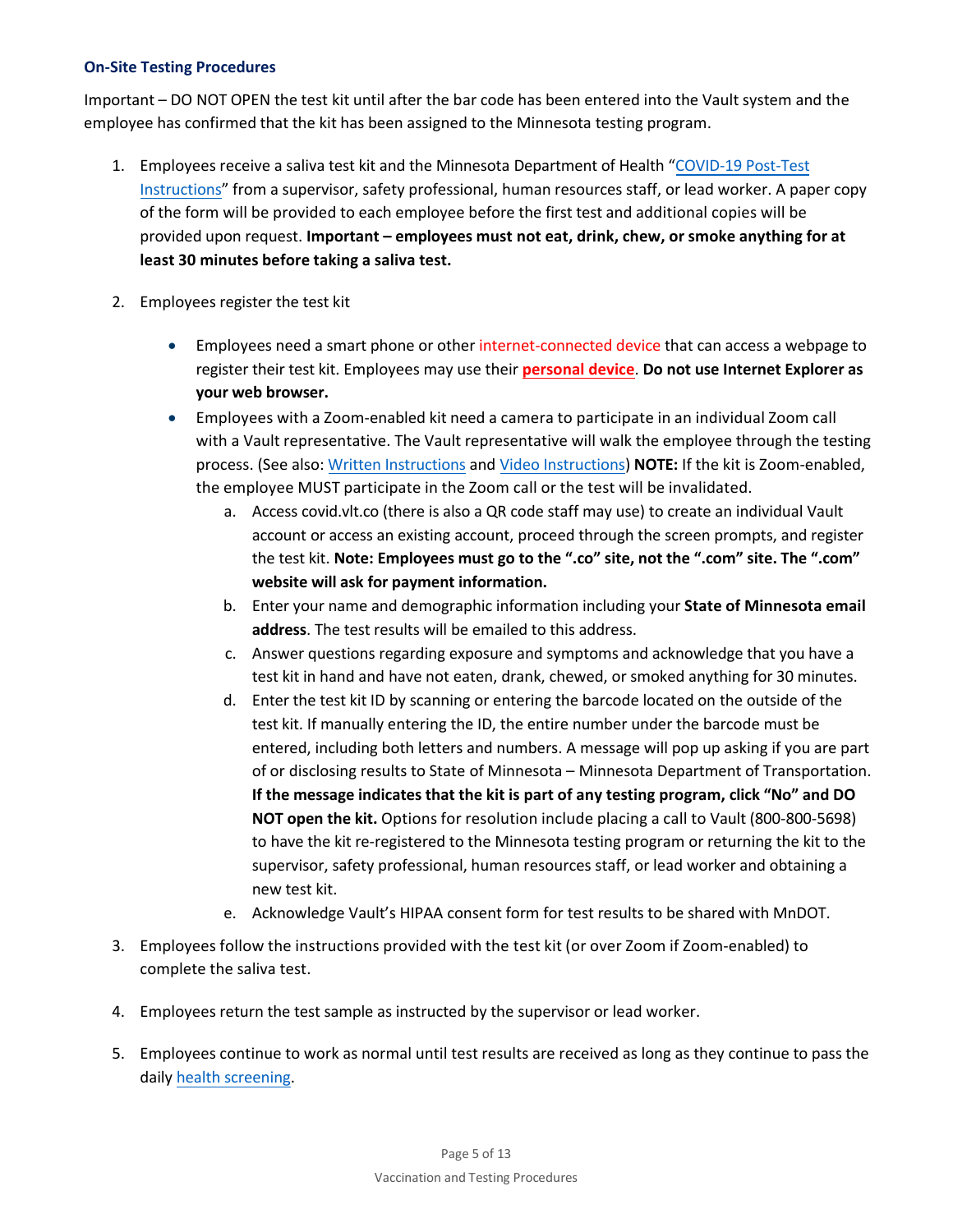- 6. Supervisor or lead worker determines who delivers the test samples to the [local UPS drop off location.](https://www.ups.com/dropoff?loc=en_US) **Note: Tests must be dropped off at UPS; worksites cannot simply "schedule a pickup" on the UPS website.**
- 7. Vault reports results to the email address provided by the employee and to the designated agency contact.

# Assigned At-Home Testing

#### **General Information**

• Employees who normally telework but may be called in to the office or field location on short notice must complete weekly At-Home Testing.

#### **Procedures**

- Supervisors identify and notify local human resources of employees eligible for At-Home testing.
- Vault ships the test kit(s) directly to the employee's home address.
- The employee is responsible for following the instructions, completing, and returning the test kit to a UPS drop off location **every week.** (See on-site instructions above for specifics.)
- Tests must be completed and dropped off at a [UPS location](https://www.ups.com/dropoff?loc=en_US) close to their telework location during the employee's normal work hours.
- Mileage to and from the UPS location is reimbursable per collective bargaining agreement or compensation plan.

# Ad Hoc Testing

#### **General Information**

Employees who:

- Normally telework;
- Have not provided proof of full vaccination;
- Are not part of the testing protocol; and
- Are required to report to the worksite (i.e. an office, field location, conference/training) for more than 10 minutes per day.

Must:

- Complete the [electronic attestation form,](https://mbpm/MetastormGuest/eForm.aspx?Map=Validation&ForceLogin=False&Client=External) certify they are fully vaccinated, and provide proof of vaccination; or
- Contact their local human resources office for information about how to schedule a test. Employees must complete the test approximately 3-4 days prior to reporting to the worksite.

### Positive Test Results

Employees who receive a positive COVID-19 test result must go home or stay home. They must promptly notify local human resources staff about the positive result and report their absence to their supervisor. Employees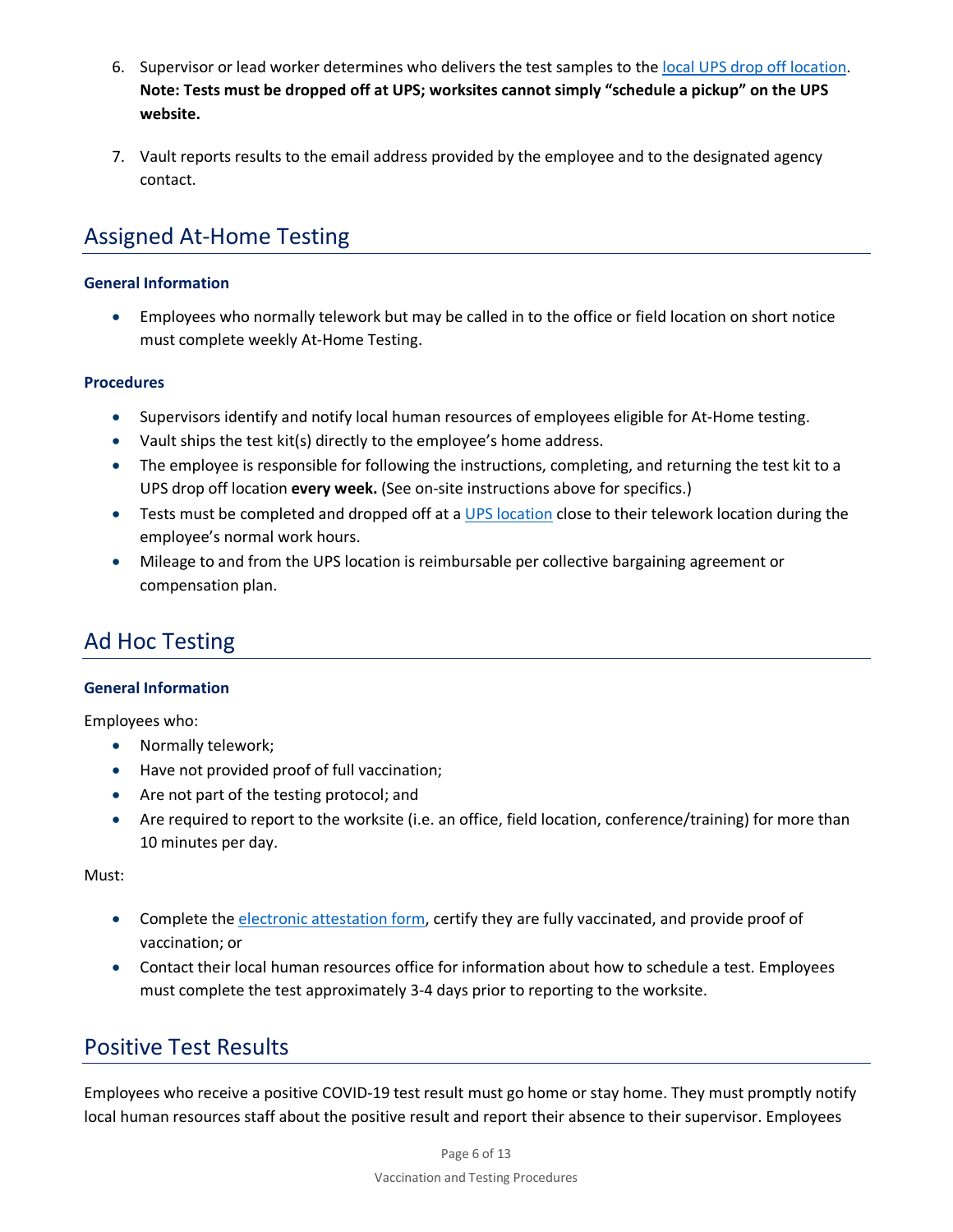must follow current [Minnesota Department of Health guidelines](https://www.health.state.mn.us/diseases/coronavirus/sick.html) about what to do if they test positive for COVID-19.

The employee's supervisor will determine if their duties can be temporarily performed through telework. If they cannot, the employee must take leave. Employees may contact local human resources staff to determine what type of leave they are eligible to use (Central Office employees should contact [Steffi McCartney\)](mailto:stephanie.mccartney@state.mn.us).

# Confidentiality of Medical Information

### MnDOT must maintain the confidentiality of employee COVID-19 test results and vaccination status as provided

by law. All information gathered under this procedure including test results, vaccination status, attestation forms and signed COVID-19 testing consent forms, must be retained by Human Resources according to the applicable retention schedule and in a secure medical file separate from the employee's personnel file. Test results and documents proving vaccination status must be securely destroyed when no longer needed.

Testing information may be shared with the designated testing laboratory, the designated vendor, the Minnesota Department of Health, local public health, MnDOT human resources staff, MnDOT safety professional, members of MnDOT's staff with a business need to know, and others authorized by law.

COVID-19 vaccination status may be shared with MnDOT human resources staff, MnDOT safety professional, members of MnDOT's staff with a business need to know, and others authorized by law.

MnDOT employees must respect the privacy of coworkers about their vaccination and testing status. Contact local human resources or labor relations staff will questions or concerns.

# **Frequently Asked Questions**

# Attestation/Consent Forms

#### **Q. Am I required to provide proof of receiving a booster shot?**

A. Not at this time. MnDOT and MMB policies adopt the CDC's definition of "fully vaccinated" which is outlined in the definitions section above and the [MnDOT COVID-19 Proof of Vaccination and Testing Policy.](https://edocs-public.dot.state.mn.us/edocs_public/DMResultSet/download?docId=15242857)

### **Q. Can I attest to being vaccinated even if I declined originally?**

A. Yes. Employees may attest and provide proof of vaccination at any time.

### **Q. I completed the attestation form and provided proof of vaccination, but I haven't heard anything from HR. What should I do?**

A. Employees will not receive a confirmation from HR. If you have questions about whether you have been cleared to enter the worksite, contact HR directly.

**Q. I was told that I only needed to complete the consent form once, but the test vendor also requires a consent form. Why?**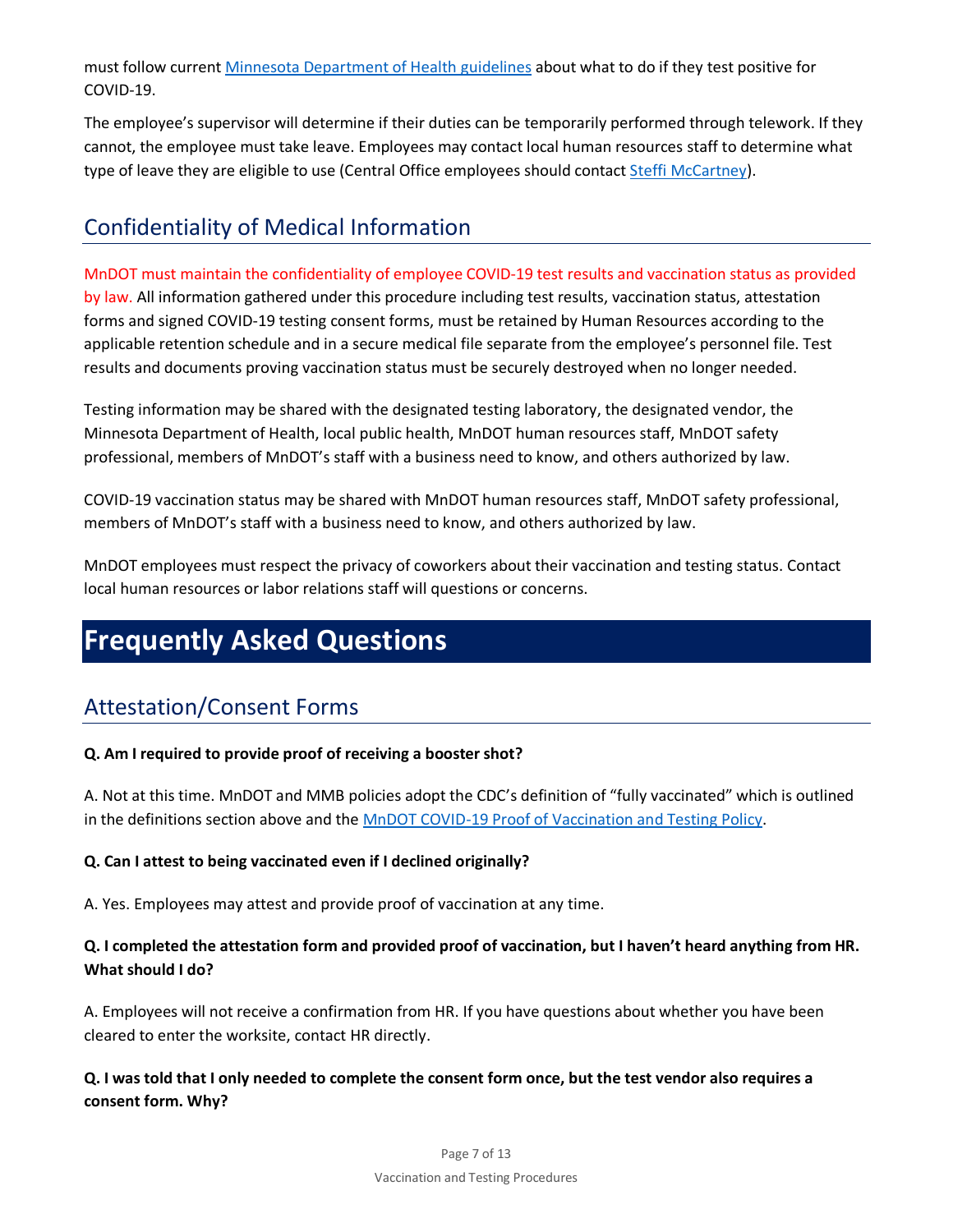A. Employees only need to fill out the MnDOT consent form once, however, employees will need to complete the test vendor's consent form each time they test.

# **Compliance**

#### **Q. What if I don't take the test?**

A. If you have not submitted an attestation and proof of COVID-19 vaccination, you must participate in the testing protocol. If you refuse to submit to a COVID-19 test, you will not be allowed to enter the worksite, and may be subject to disciplinary action, up to and including discharge, for refusing a work directive.

# General Testing

#### **Q. Is there an accommodation exemption?**

A. For information about reasonable accommodations, contact Seema Desai [\(seema.desai@state.mn.us\)](mailto:seema.desai@state.mn.us) or Allison McGuire [\(allison.mcguire@state.mn.us\)](mailto:allison.mcguire@state.mn.us) in the Office of Equity and Diversity.

#### **Q. Will supervisors know who is in the testing pool?**

A. Yes, supervisors will be notified of employees in the testing pool after the employee has completed the consent to test form. Supervisors may share that information with safety personnel or lead workers depending on who is responsible for distributing test kits to employees at a particular location.

#### **Q. If I have provided proof of COVID-19 vaccination, can I get tested onsite if I have symptoms?**

A. No. The testing protocol is only for employees who have not provided proof of vaccination. Employees who have provided proof of vaccination may be tested on their own time and expense at a community test site or other venue.

#### **Q. Can I go to a community test site to get tested or do I have to take the state-issued test?**

A. Employees should not use the community test sites for employer-mandated testing.

#### **Q. I am not sure where I should test. Who should I contact?**

A. Contact your Division Business Manager for assistance in determining your testing location.

#### **Q. What if I don't want co-workers to know my vaccine status, can I take the test in private?**

A. Taking a test does not indicate your vaccination status.

#### **Q. What type of tests are available?**

A. On-site testing will use saliva tests.

### **Q. Which test prevails if I test at work and at home on my own and the results don't match (one is positive and one is negative)?**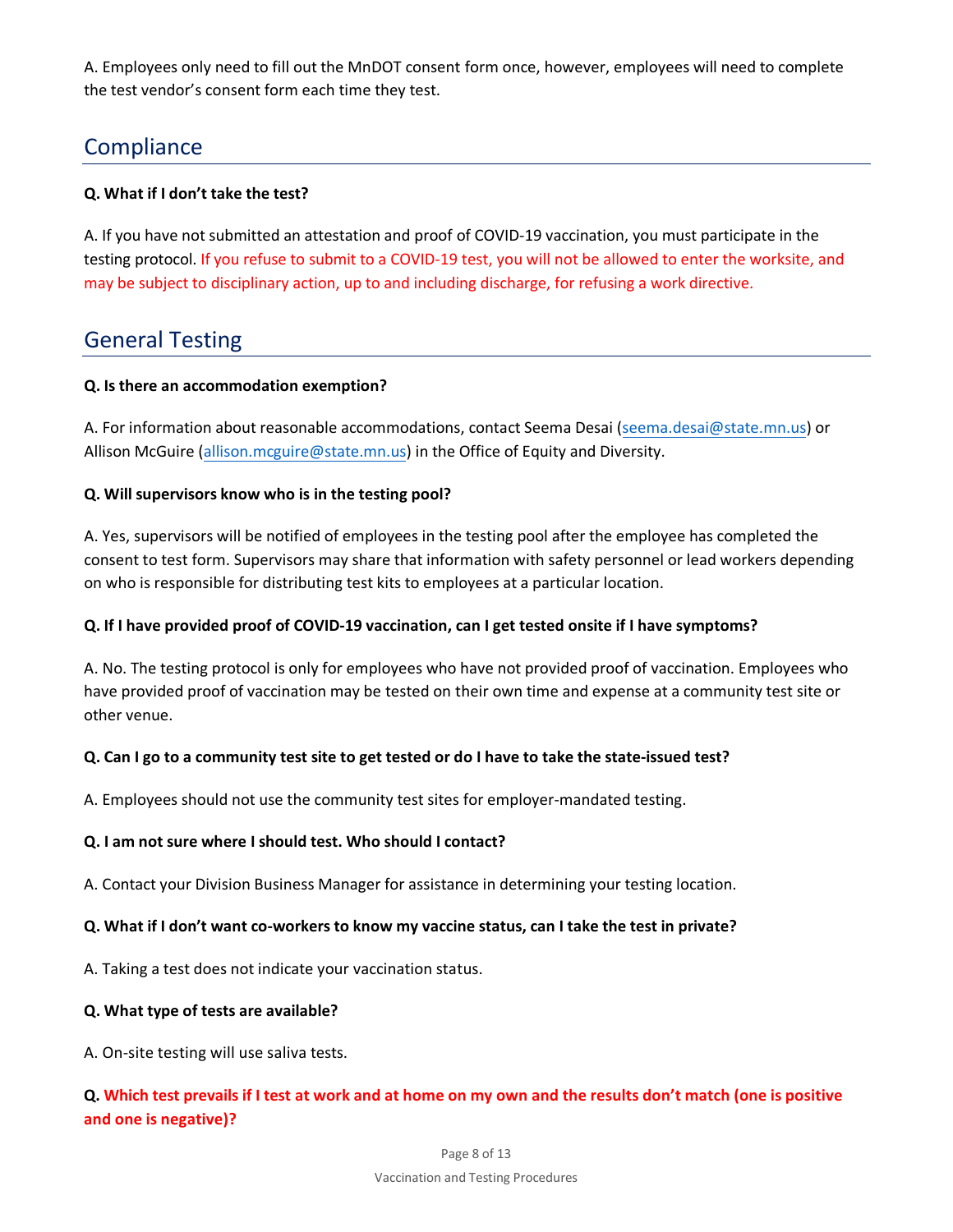A. When multiple tests are completed within a few days of each other the following applies:

- If an employee completes an antigen test and it is positive, but then goes and gets a PCR (i.e. NAAT) test and it is negative, the employee will be treated as if they are negative.
- If an employee completes an antigen test and it is positive, but then goes and completes another antigen test and it is negative, the employee will be treated as if they are positive.
- If an employee completes a PCR test and it is positive and then goes and completes an antigen test and it is negative, the employee will be treated as if they are positive.
- If an employee completes a PCR test and it is positive and then goes and completes another PCR test and it is negative, the employee will be treated as if they are positive.

#### B. **What is the expected turnaround time for results?**

A. Results are typically available within 24 to 48 hours, however, when there is high demand for tests, results may take longer.

#### **Q. What should I do if I do not receive my test results?**

A. Notify your local HR if you do not receive your results or you believe your test is lost or missing.

#### **Q. What is the accuracy of the tests?**

A. The saliva-based tests are PCR tests and are the most accurate test we know of.

#### **Q. Why are we not using "rapid" nasal swab testing? Those give results in 15 minutes.**

A. We are not using "rapid" tests because they are much more likely to come back with a false positive.

#### **Q. What should I do if my test results are "inconclusive"?**

A. Employees who receive an inconclusive result should notify their local HR and retest as soon as possible.

#### **Q. Why are employees who have provided proof of vaccination not being tested?**

A. Statistics show that vaccinated individuals have a much lower probability of catching COVID and transmitting it to others. The Governor's Office and MMB have determined that only those that are unvaccinated or do not provide proof of vaccination will be subject to testing.

#### **Q. Can I provide evidence of having COVID-19 antibodies in lieu of being tested?**

A. No. Only employees who provide evidence of full vaccination, as defined in the policy, are exempt from the testing requirements.

### **Q. I normally telework and when I work in the field, I work alone so there is no chance that I could catch COVID or give it to someone else. Do I still need to be tested?**

A. Yes. The requirement to test applies to everyone who is not teleworking 100% of the time and has not provided proof of full vaccination against COVID-19, even those who work alone.

#### **Q. Do I still need to complete the daily health screening if I am being tested each week?**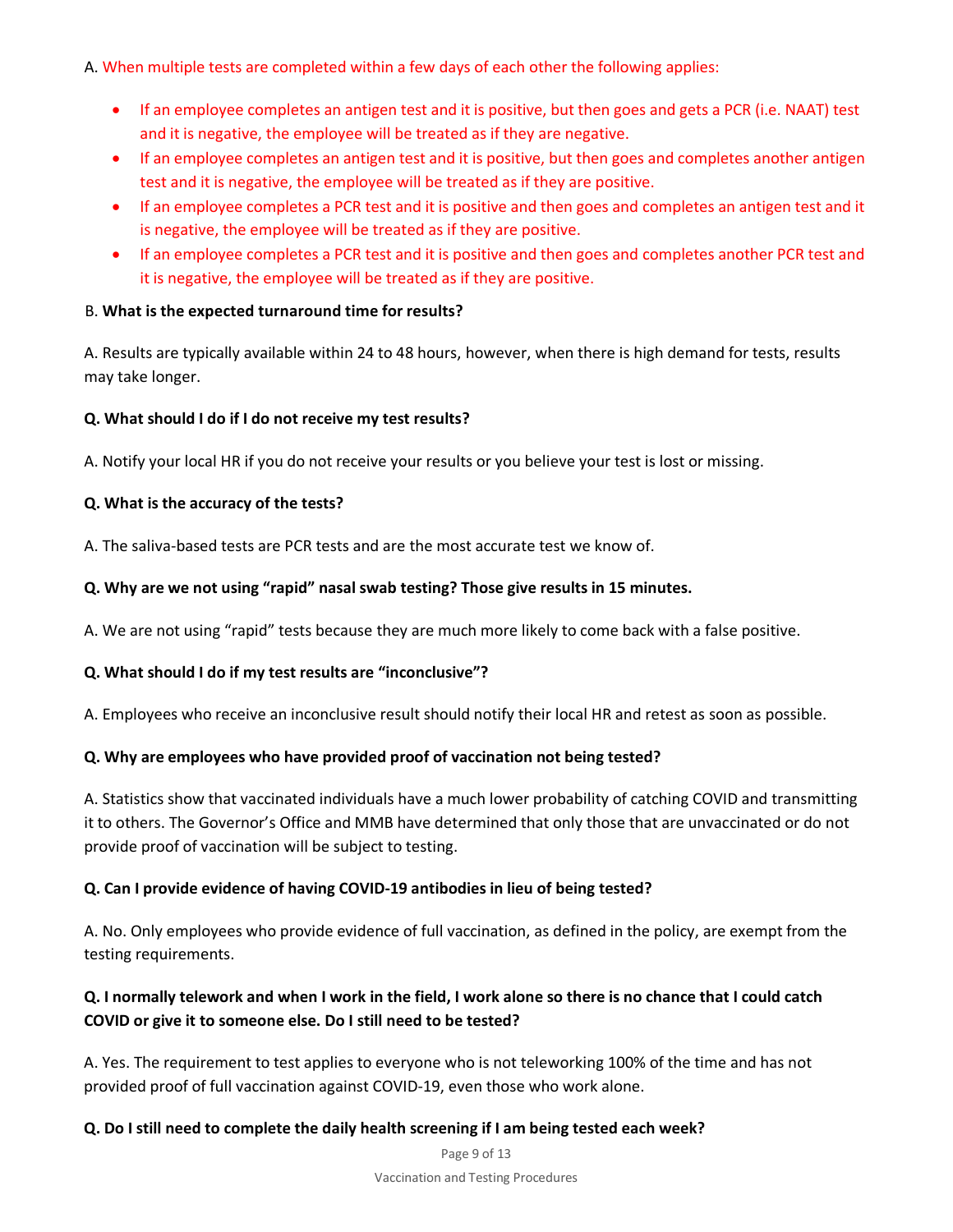A. Yes. Employees must continue to complete the health screening any time they report to a worksite, *even if it is for less than 10 minutes*.

#### **Q. What should I do while I wait for my results?**

A. Continue to report to the worksite, as normal, until your results are received. See the [COVID-19 Post-Test](https://www.health.state.mn.us/diseases/coronavirus/waiting.pdf) [Instructions](https://www.health.state.mn.us/diseases/coronavirus/waiting.pdf) for additional information.

#### **Q. Who will see the test results?**

A. Results of tests will only be shared with human resources staff and the employee. However, if you receive a positive test result, you must report your absence to your supervisor.

### **Q. If I am on vacation but still want to be eligible to pick up a snow and ice or overtime shift during my vacation, do I need to be tested during the week(s) I am on vacation?**

A. Not necessarily. However, if you miss your normal test day, you must complete the test on the day you come in for your snow and ice or overtime shift then resume testing on the next normally scheduled test day.

For example, your normal test day is Wednesday, you take the test that day, and you are scheduled to be on leave the following week. If you get called in for a snow and ice or overtime shift on Monday or Tuesday of your vacation week, you would not be required to test because you have not yet missed your normal test day. If you are called in on Wednesday of your vacation week you would complete the test with the rest of your group as normal. If you are called in between Thursday and Sunday of your vacation week, you would be required to test on the day you come in to work your snow and ice shift because you would have missed your normal Wednesday test day.

| Monday                                                                                    | Tuesday                                                    | Wednesday                                                              | Thursday                                                                      | Friday                                                                        | Saturday                                               | Sunday                                                 |
|-------------------------------------------------------------------------------------------|------------------------------------------------------------|------------------------------------------------------------------------|-------------------------------------------------------------------------------|-------------------------------------------------------------------------------|--------------------------------------------------------|--------------------------------------------------------|
| Regular shift                                                                             | Regular<br>shift                                           | <b>TEST DAY</b><br>Regular shift<br>- take test                        | Regular shift                                                                 | Regular shift                                                                 | No test if<br>called in for<br>OT shift                | No test if<br>called in for<br>OT shift                |
| Vacation Day<br>No test if called<br>in for OT shift                                      | Vacation<br>Day<br>No test if<br>called in for<br>OT shift | Vacation Day<br>Test if called in<br>for $1st$ OT shift<br>of the week | <b>Vacation Day</b><br>Test if called in<br>for $1st$ OT shift<br>of the week | <b>Vacation Day</b><br>Test if called in<br>for $1st$ OT shift<br>of the week | Test if called in<br>for $1st$ OT shift<br>of the week | Test if called in<br>for $1st$ OT shift<br>of the week |
| Regular shift<br><b>Test if NOT</b><br>called in for OT<br>on Wed-Sun of<br>vacation week | Regular<br>shift                                           | <b>TEST DAY</b><br>Regular shift<br>- take test                        | Regular shift                                                                 | Regular shift                                                                 |                                                        |                                                        |

# Onsite Testing

**Note:** See also: Vault FAQs - [https://www.vaulthealth.com/covid/consumer#faq](https://gcc02.safelinks.protection.outlook.com/?url=https%3A%2F%2Fwww.vaulthealth.com%2Fcovid%2Fconsumer%23faq&data=04%7C01%7CAndrea.Barker%40state.mn.us%7C5c8c4646550841e9904908d972fabed3%7Ceb14b04624c445198f26b89c2159828c%7C0%7C0%7C637667243529126706%7CUnknown%7CTWFpbGZsb3d8eyJWIjoiMC4wLjAwMDAiLCJQIjoiV2luMzIiLCJBTiI6Ik1haWwiLCJXVCI6Mn0%3D%7C1000&sdata=kcimnPpVCVoGLVtB93RQSp7%2F4r%2FOu3rypMDHcM5Pw4c%3D&reserved=0) or 800-800-5698.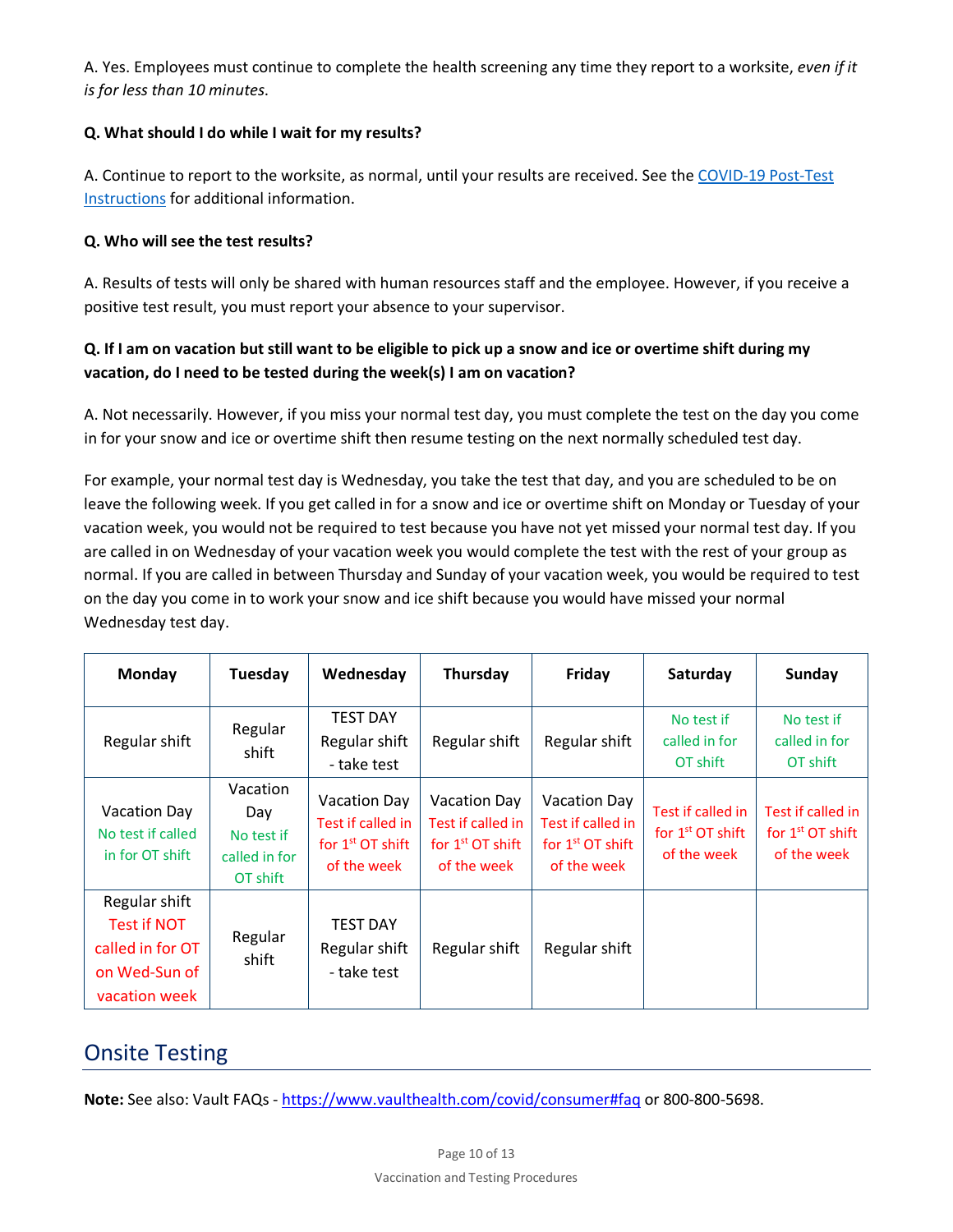#### **Q. Does fasting include water?**

A. Yes. Employees may not eat, drink, chew, or smoke anything, including water, for 30 minutes before taking the test.

#### **Q. Does each location need to create a private spot for each employee to test individually?**

A. Each location should have a designated area for testing, but it does not need to be a private space. Any shared space must be regularly disinfected, and each shared device must be disinfected between each employee.

#### **Q. How are test tubes linked to an employee?**

A. Each test tube has a unique barcode that the employee enters into the Vault website during the registration process.

#### **Q. I cannot get the Vault website to load. What should I do?**

A. Employees have reported that Internet Explorer does not work for Vault testing. Try using Google Chrome instead. Make sure you are on the correct website – it should end in ".co" NOT ".com". You can also contact Vault Customer Service at: 800-800-5698.

### **Telework**

#### **Q. I am teleworking 100% of the time, do I need to complete the attestation form?**

A. Yes, but not until you are required to report to the workplace. You may choose to attest and provide proof of full vaccination, or you may decline to attest and be added to the testing pool.

#### **Q. If I'm a teleworker and I am required to enter the workplace periodically what protocol should I follow?**

A. You will either be assigned to At-Home Testing (if you may be required to come to the workplace on short notice) or you will follow the Ad Hoc Testing protocol.

### **Q. I telework full time but have a meeting scheduled at a** *non-MnDOT* **facility. Do I still need to test to attend the meeting?**

A. Yes. If you are providing services in *any* location, not just MnDOT locations, you must either provide proof of vaccination or submit to testing if attending the meeting is a work requirement.

#### **Q. I am teleworking 100% of the time, do I need to sign the testing consent form?**

A. No, unless you need to report to the workplace and have not provided proof of full vaccination.

### **Q. Can employees who normally telework and have not provided proof of vaccination get a test and attend an in-person meeting or a conference?**

A. It depends on the situation. If attendance is *required* as part of their job and a virtual option is not available, then the employee can consent to testing and be included in the testing protocol before attending the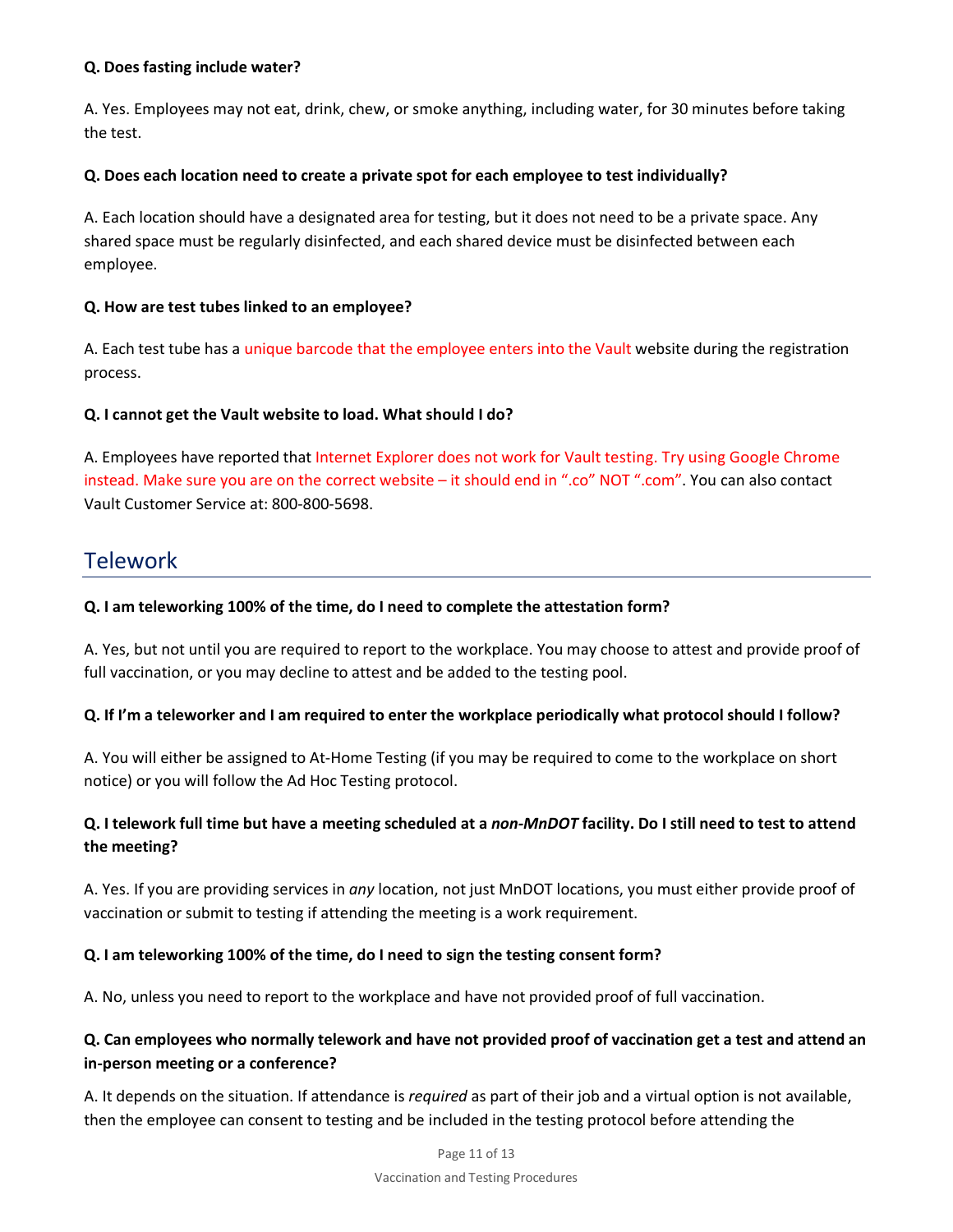conference or meeting. Alternatively, the employee may complete the attestation form and provide proof of vaccination. **Supervisors must provide to local HR a list of telework employees who are planning to attend an in-person meeting or conference and indicate whether in-person attendance is required, in advance. Local HR will vet the attendee roster to ensure that all attendees are cleared to report to the workplace.** 

### **Q. What criteria will my supervisor apply to determine whether an employee's attendance is required at an in-person meeting or conference?**

A. The requirement to attend in-person varies and should be determined by the employee's manager/supervisor. If a virtual option is not available, the manager/supervisor should consider whether attendance at the meeting or conference is required for the employee's job. For example, if the employee is a member of a committee that meets as part of the conference and one of the employee's key job responsibilities is to present/share information with the industry in a public forum, it could be considered a job requirement. If no virtual option is provided by the host and there is no one who can present in place of the employee who has not attested to vaccination, then it could be considered a job requirement to attend in person and the testing protocol may be an option.

Please note that having a *business purpose* to attend a meeting or conference is different than being *required* to attend in-person. A business purpose for an employee attending is to share information, collaborate, network, build relationships, etc. Although it is important to send people to conferences due to a business purpose, that *does not* mean the employee must attend in-person since many times this can be done using alternative methods (virtual conference option, phone conference, etc.), and in the case where a job requirement does not exist, the employee who has not attested to vaccination should not be sent to the in-person meeting or conference.

# Pay and Timesheets

### **Q. Can I get overtime for testing?**

A. No. Testing must be done during regular work time. If overtime is worked on a testing day, the overtime must not be coding as testing time.

### **Q. How is unpaid leave coded?**

A. Employees must use "ETL" as the earn code (similar to VAC or SIK). The source type code and project ID will default.

#### **Q. How do I report testing time on my timesheet? What do I charge my time to?**

A. Employees should use source type code 0152 and the standard overhead project ID to record testing time. Supervisors should use Project ID T0COVIDTEST (T-zero-C-letter O…) and an appropriate source type code with an ADMIN activity ID (i.e. 0035 for senior leaders, 0152 for anyone, 0028 for HR, 0030 for OFM, etc.) for activities related to planning and administration of testing.